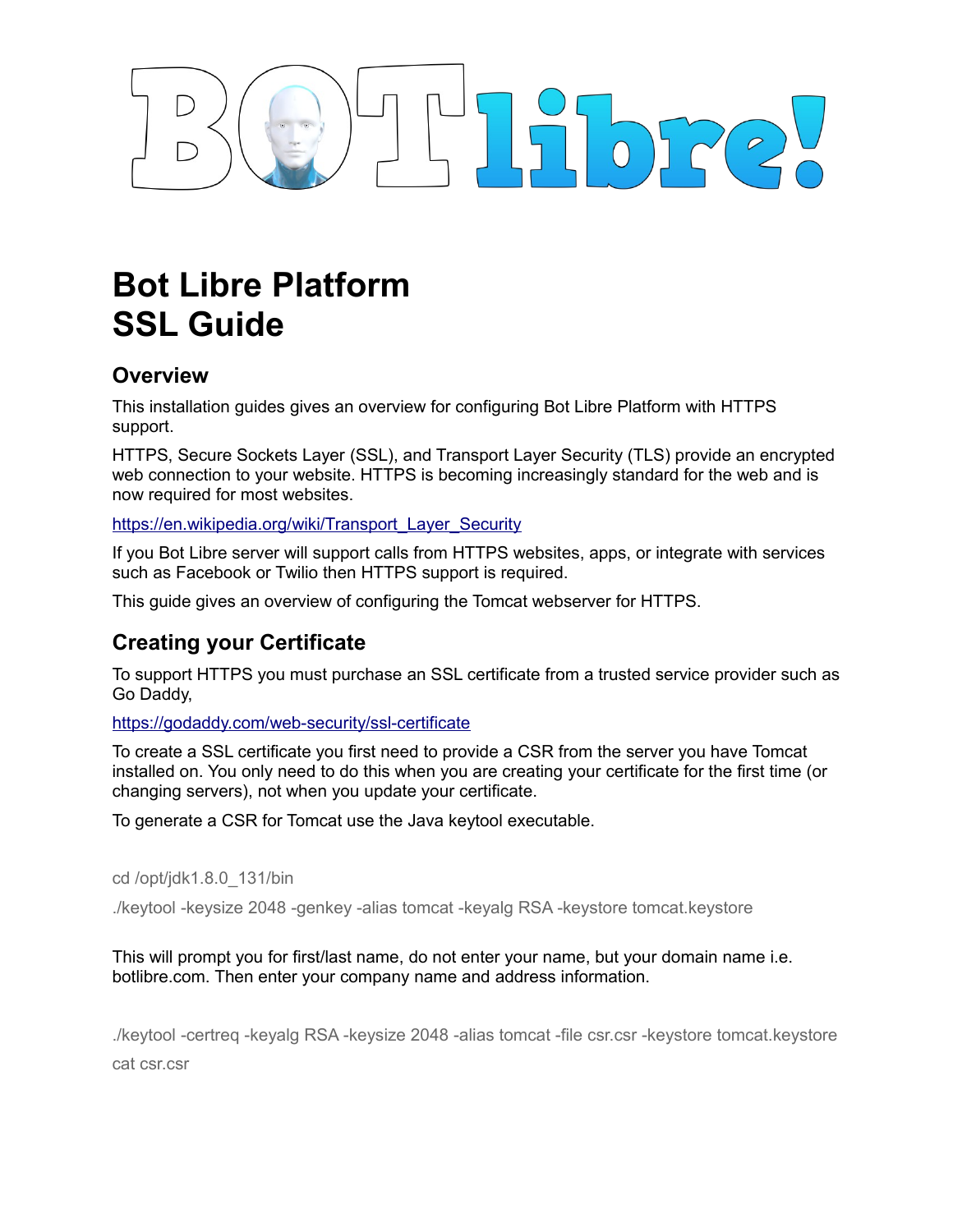# $\sqrt{10}$

This will print your CSR text, copy the complete text and paste into your service providers certificate request. It will take some time for it to generate the certificate, and you may need to verify your website or business. Once complete they will give your certificate file, or a zip of your certificate files.

## **Installing your Certificate**

Download your certificate files onto your server and copy them to your Java directory. Normally you will have 2 or 3 .crt files.

cp \*.crt /opt/jdk1.8.0\_77/bin

cd /opt/jdk1.8.0\_131/bin

./keytool -import -alias root -keystore tomcat.keystore -trustcacerts -file gd\_bundle-g2-g1.crt

./keytool -import -alias intermed -keystore tomcat.keystore -trustcacerts -file gdig2.crt

./keytool -import -alias tomcat -keystore tomcat.keystore -trustcacerts -file 1234xxxx38583365.crt

cp tomcat.keystore /usr/local/tomcat

This is an example of the files, your .crt files may have different file names.

Now that you have your keystore you need to copy it to your Tomcat directory and configure Tomcat to use the keystore and support HTTPS.

Edit your Tomcat /config/server.xml and add the following,

<Connector port="443" protocol="org.apache.coyote.http11.Http11NioProtocol"

maxThreads="150" SSLEnabled="true" scheme="https" secure="true"

clientAuth="false" sslProtocol="TLS"

 keystoreFile="/usr/local/tomcat8/tomcat.keystore" keystorePass="yourpassword" URIEncoding="UTF-8"/>

### Also ensure your default connector has the redirect port set,

<Connector port="80" protocol="HTTP/1.1" connectionTimeout="20000"